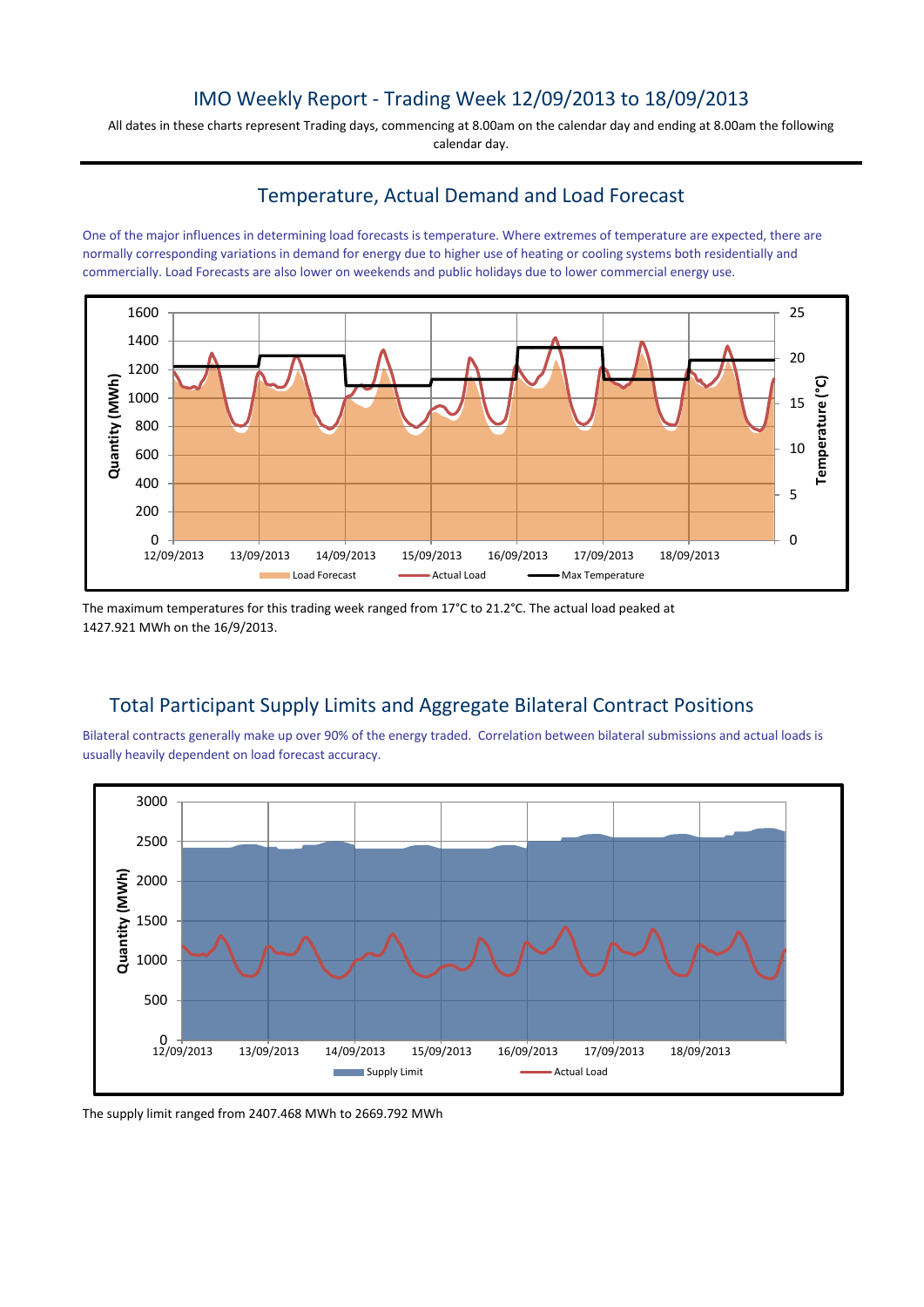#### Net Balancing Market Trades

Bilateral contracts and STEM trading are generally based on the forecast energy requirements of Participants. When the forecast requirements are higher or lower than the actual requirements for a day, this Market energy must be bought and sold in the balancing mechanism. This graph shows the estimated net balancing trades.



The majority of the balancing activity this week occurred within Balancing Demand. The maximum balancing demand for the week reached 214.768 MWh on the 14/9/2013. The maximum balancing supply for the week reached -113.281 MWh on the 15/9/2012.

# Total Traded Energy

This chart represents a comparison between the total net energy that is traded in Bilateral Contracts, the STEM and the balancing mechanism. Balancing Supply represents cases in which the total contract position is greater than the demand and customers must supply energy back to balancing. Balancing Demand represents cases in which the total contract position is less than the demand and customers must purchase energy from balancing.



Total balancing supply equalled -2081.869 MWh whereas total balancing demand equalled 22073.771 MWh. The Total STEM Traded quantity was 40850.424 MWh, with the STEM Clearing Quantity ranging between 16.001 MWh and 279 MWh.